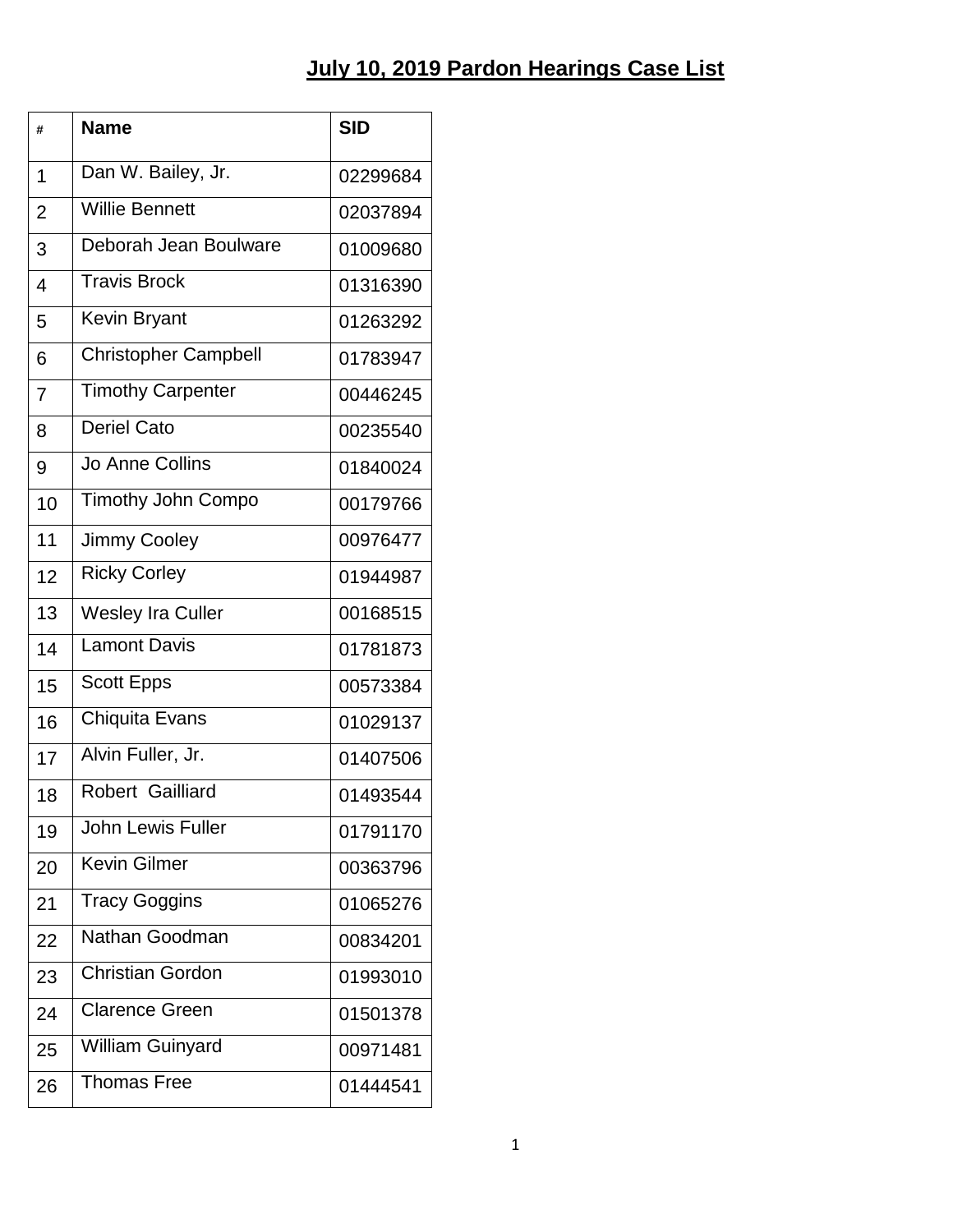| 27 | <b>Christopher Heidt</b>     | 01463879 |
|----|------------------------------|----------|
| 28 | Adam Holman Jr               | 02270233 |
| 29 | <b>Richard Horne Sr</b>      | 00085748 |
| 30 | Julian Hunsucker             | 01468377 |
| 31 | Curtis Jacobs                | 00011857 |
| 32 | <b>Clifford Johnson</b>      | 00214114 |
| 33 | <b>Elliott Ashley Kohn</b>   | 01666412 |
| 34 | Michael Logan                | 00663058 |
| 35 | <b>Susan Alice Martin</b>    | 01780596 |
| 36 | <b>James Marshall</b>        | 00813829 |
| 37 | Joe Martin III               | 00553825 |
| 38 | <b>John Martin</b>           | 00212337 |
| 39 | <b>Lentheus McAlister</b>    | 02198423 |
| 40 | Suzanne McMurray             | 00771205 |
| 41 | <b>Lamond Middleton</b>      | 01119601 |
| 42 | Norma Jean Olinger           | none     |
| 43 | <b>Jackie Moses</b>          | 00773288 |
| 44 | <b>Curtis Wayne Potts</b>    | 00992035 |
| 45 | <b>Billy Franklin Oliver</b> | none     |
| 46 | <b>Herbert O'Neal</b>        | 01512640 |
| 47 | <b>Russell Phillips</b>      | 00521987 |
| 48 | <b>Antwain Sales</b>         | 01452325 |
| 49 | <b>Aaron Scott</b>           | 00165579 |
| 50 | <b>Cody Shealy</b>           | 01837148 |
| 51 | <b>Robert Sims</b>           | 00227500 |
| 52 | <b>Daniel Smith</b>          | 02224471 |
| 53 | John Robert Richey           | 00667561 |
|    |                              |          |